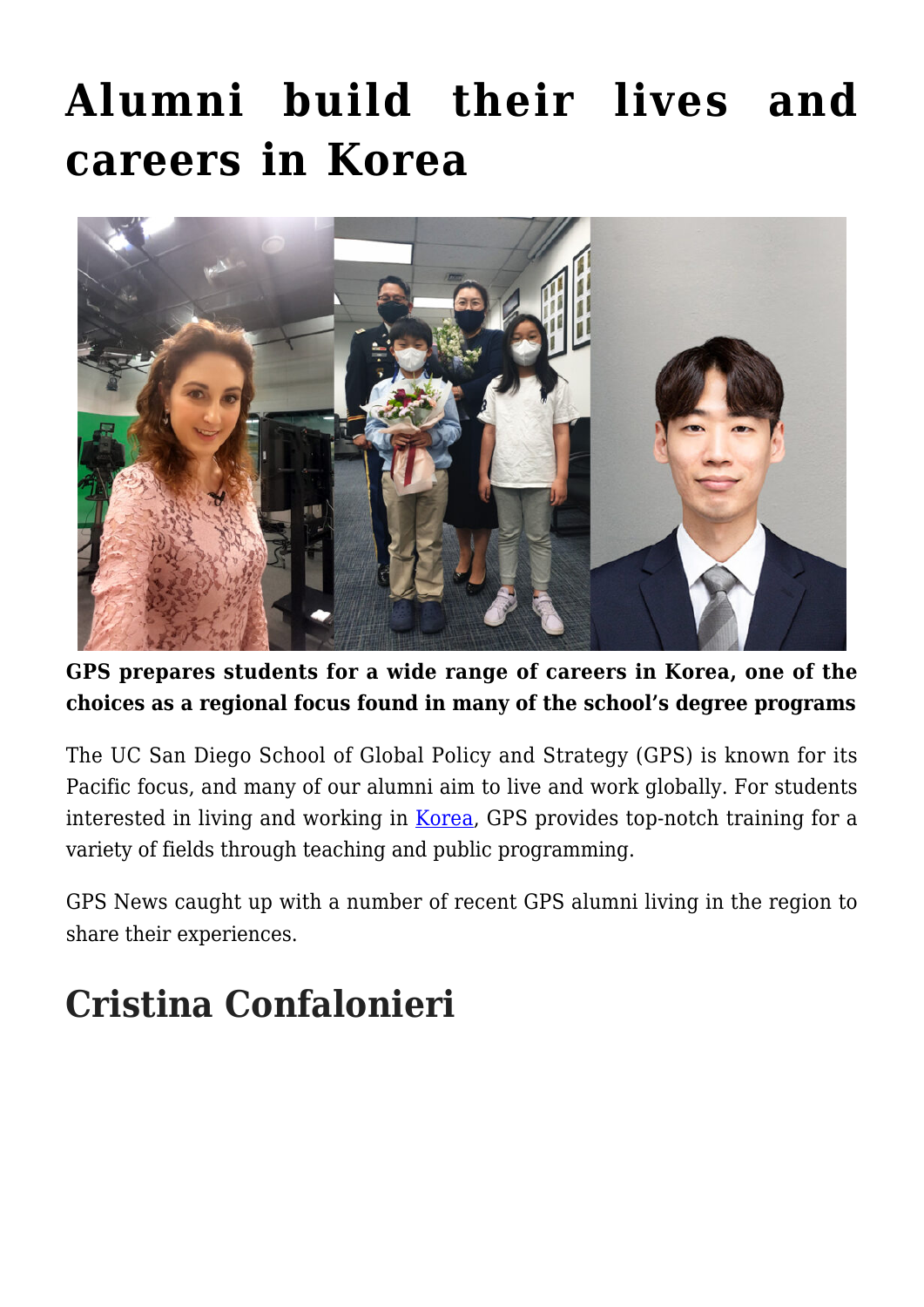

Cristina Confalonieri '19 | Contributed photo

Cristina Confalonieri graduated from GPS in 2019 with a [Master of Advanced](https://gps.ucsd.edu/academics/mas-ia.html) [Studies in International Affairs \(MAS-IA\)](https://gps.ucsd.edu/academics/mas-ia.html). Confalonieri said her desire to learn more about east Asian international affairs and her love of languages drew her to the program.

"Thanks to my international background – I was born in Italy, spent my late childhood in Belgium, went to college in the States and lived in South Korea – I know how much languages contribute to developing an open-minded approach," Confalonieri said.

Confalonieri now lives in Seoul, South Korea, and works as both a TV and radio broadcaster as well as a senior Italian and French instructor at Language Bird, an accredited online language school based in California.

"I realized that through teaching languages I would be able to fulfill my soul's craving to bring together people from diverse cultures and help them to better integrate in this increasingly globalized world," Confalonieri said. "It gives me great satisfaction to see my students acquire new dimensions to their outlook on the world once they can see it through the lens of a different language and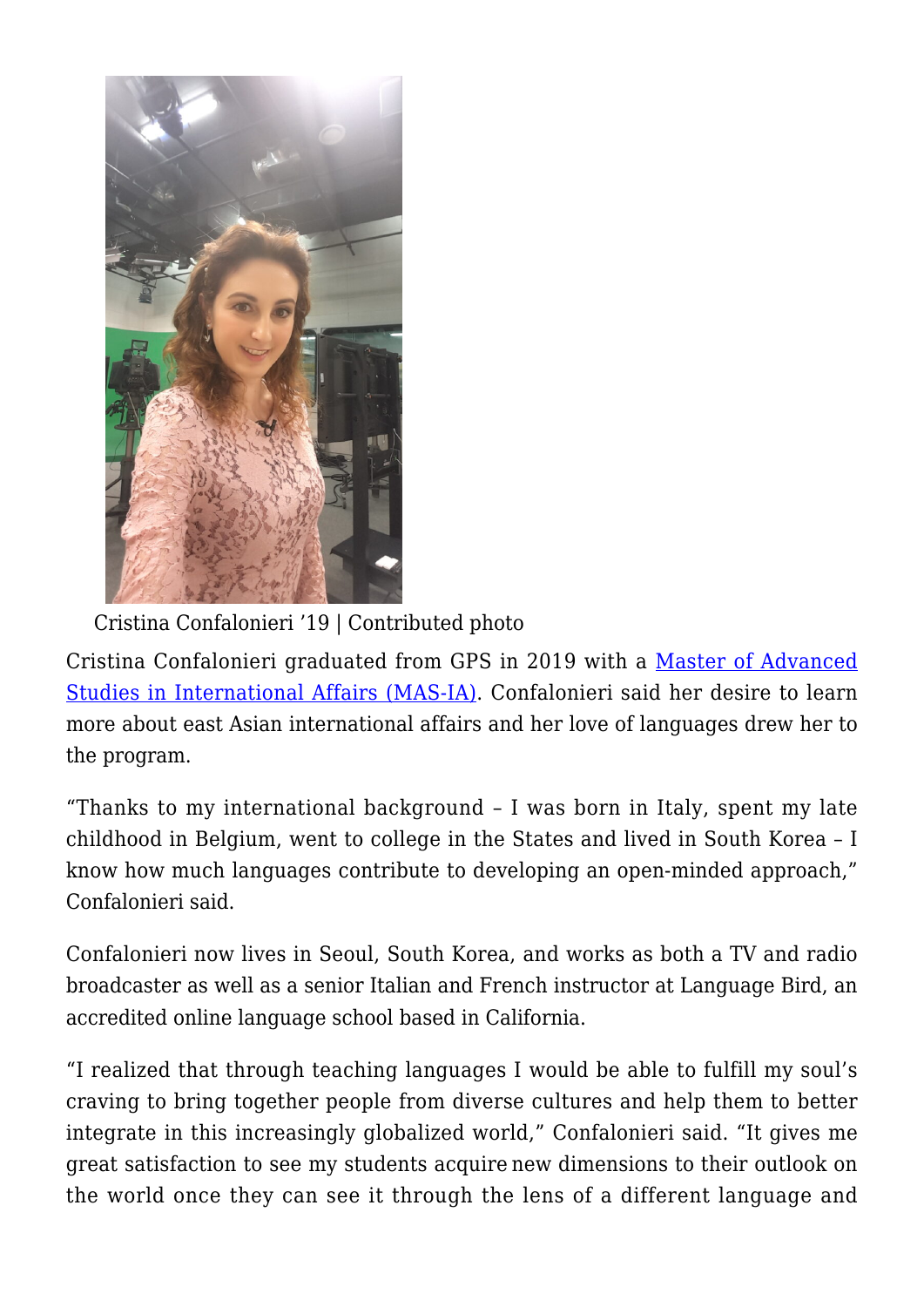culture."

In her broadcasting role, Confalonieri regularly hosts TV shows about cultural diversity and multicultural families. She said her time at GPS helped her to gain a better understanding of the global implications of east Asian relations, and South Korea will always hold a special place in her heart.

"Korea combines modernity and traditions, local and global, bitter and sweet," Confalonieri said. "Whatever you decide to do – join the BTS fan clubs and spend time in a BTS themed café, visit ancient Buddhist temples in the mountains, shop in the most modern skyscrapers or go for a tour to the Demilitarized Zone on the border with North Korea – this country will not disappoint you!"

Confalonieri said she works to keep in touch with many people she met through the school.

"After graduation, I met my bestie from GPS (Ashley Kisselman) in Italy right before the pandemic, in February 2020, since she was living in Spain at that time. It was a lovely reunion," Confalonieri said. "I am also in touch with many Korean students I met at GPS, but we've only talked on the phone because of the pandemic. Hopefully I will see them in person soon."

## **Jason S. Kim**



Jason Kim '15 and family at the Cherry Blossom Festival in March 2021. |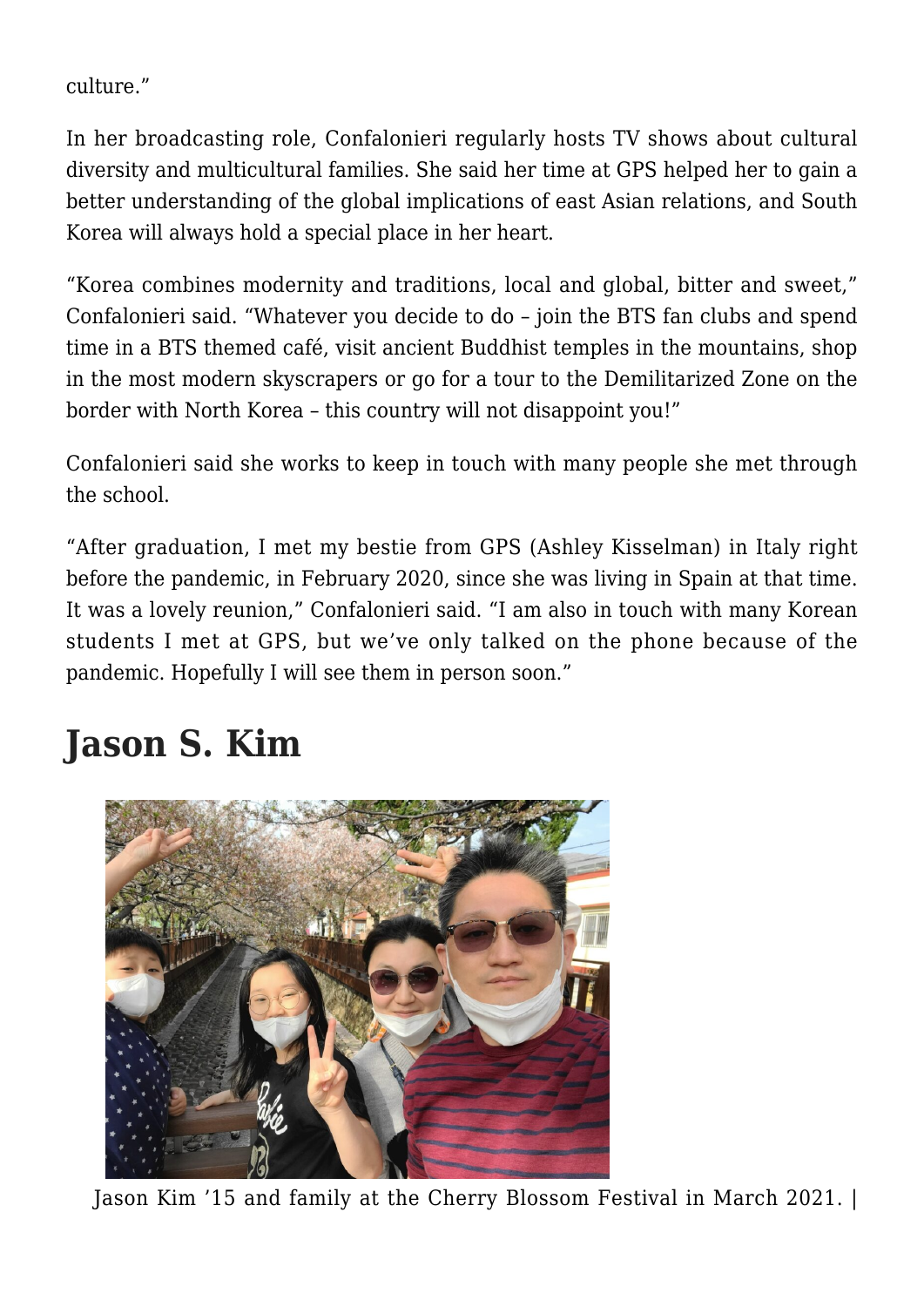Contributed photo

Jason S. Kim earned an MAS-IA from GPS in 2015. He sought out the program because his job as a U.S. Army Foreign Area Officer (FAO) required a master's degree in international relations with a regional specialization.

"Part of my Army FAO training pipeline was to pursue a graduate degree, and as a UC San Diego undergraduate alumni, where I got a B.A. in economics, I knew GPS had a great graduate program in international affairs, especially focused on Asia-Pacific regions," Kim said. "It was a very easy decision to pursue a master's degree at GPS."

In his current role, Kim works as a political-military staff officer in the Strategy, Policy, and Plans Directorate of the United States Forces Korea (USFK).

"I work very closely with the Republic of Korea (ROK) military officers on various ROK-U.S. Alliance matters to strengthen the ROK-U.S. combined defense postures and readiness," Kim said. "I provide my best political-military advice to both ROK and U.S. senior leaders on ROK-U.S. Alliance's strategic transformation-related issues."

As an immigrant from South Korea, Kim said joining the U.S. Army was the best life choice he has ever made.

"The most rewarding part of my job is that I get to be part of the U.S. national strategy to build and strengthen strategic alliance and partnership," Kim said. "As a Korean-American and a U.S. Army FAO, I work on the U.S.-Korea Alliance's advancement toward achieving the common goals to preserve and protect our shared values. As a soldier, I feel that I am doing my share as a citizen."

Though Kim is originally from Korea, he said his time at GPS prepared him academically for living and working in the region, providing the opportunity to study complex issues and share ideas freely with other students.

"I learned to look at things from different perspectives and got to hear about Northeast Asia problems from Chinese, Taiwanese and Japanese perspectives by studying together with many students from those countries," Kim said.

In one course focused on eastern Asia, Kim recalled a team project about South Korea-Japan relations, where his team discussed the historical and territorial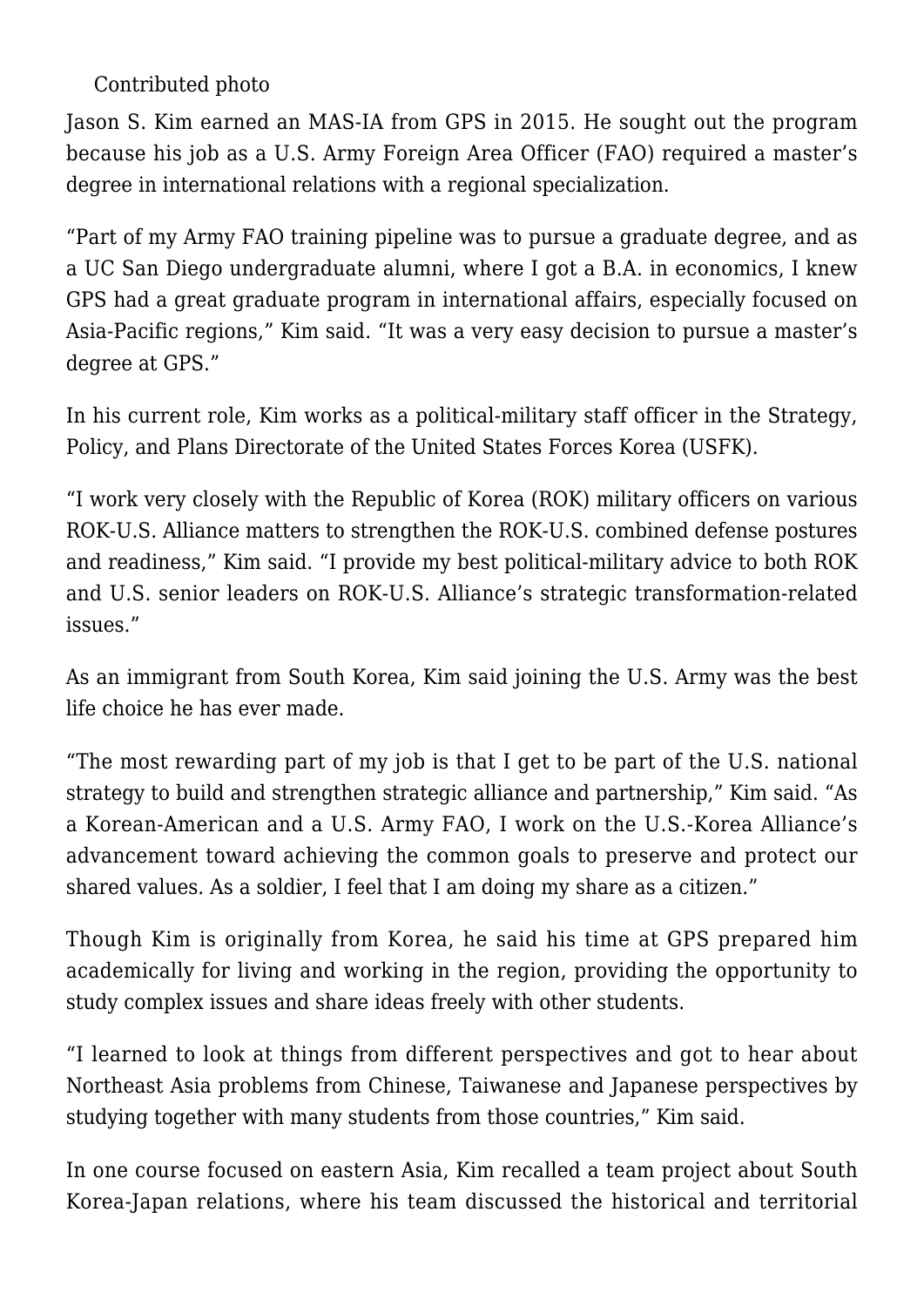disputes between South Korea and Japan.

"I got to brief the topic from a Japanese perspective, while a Japanese student, who was a Japanese government official in the Ministry of Economy, Trade, and Industry, briefed it from a South Korean perspective. Although I am a U.S. Army officer, it was a great opportunity as a Korean-American to see the same issue from a very different perspective," Kim said.

Kim, who currently lives in Seoul, has been assigned to his current position since July 2020. Though traveling has been very limited because of the COVID-19 pandemic, he has taken full advantage of the city's walkability and has still had the opportunity to see different parts of Korea.

"I love that most places are within a day-trip distance and are very kid- and family-friendly," Kim said. "My family took many day trips to mountains and oceans nearby whenever we could."

Kim resides in an area of Seoul called Yongsan, near the U.S. Army base and in close proximity to many delicious restaurants, grocery stores and shopping malls with movie theaters. During the lockdown periods of the pandemic, Kim said he relied heavily on Seoul's delivery services.

"The delivery system is probably the best in the world, and it contributed to maintaining my sanity during the COVID-19 pandemic period," Kim said. "You can simply order anything online, and your items will be at your door within hours. For food deliveries, it only takes 10-30 minutes for most orders."

## **Jae Ho Lee**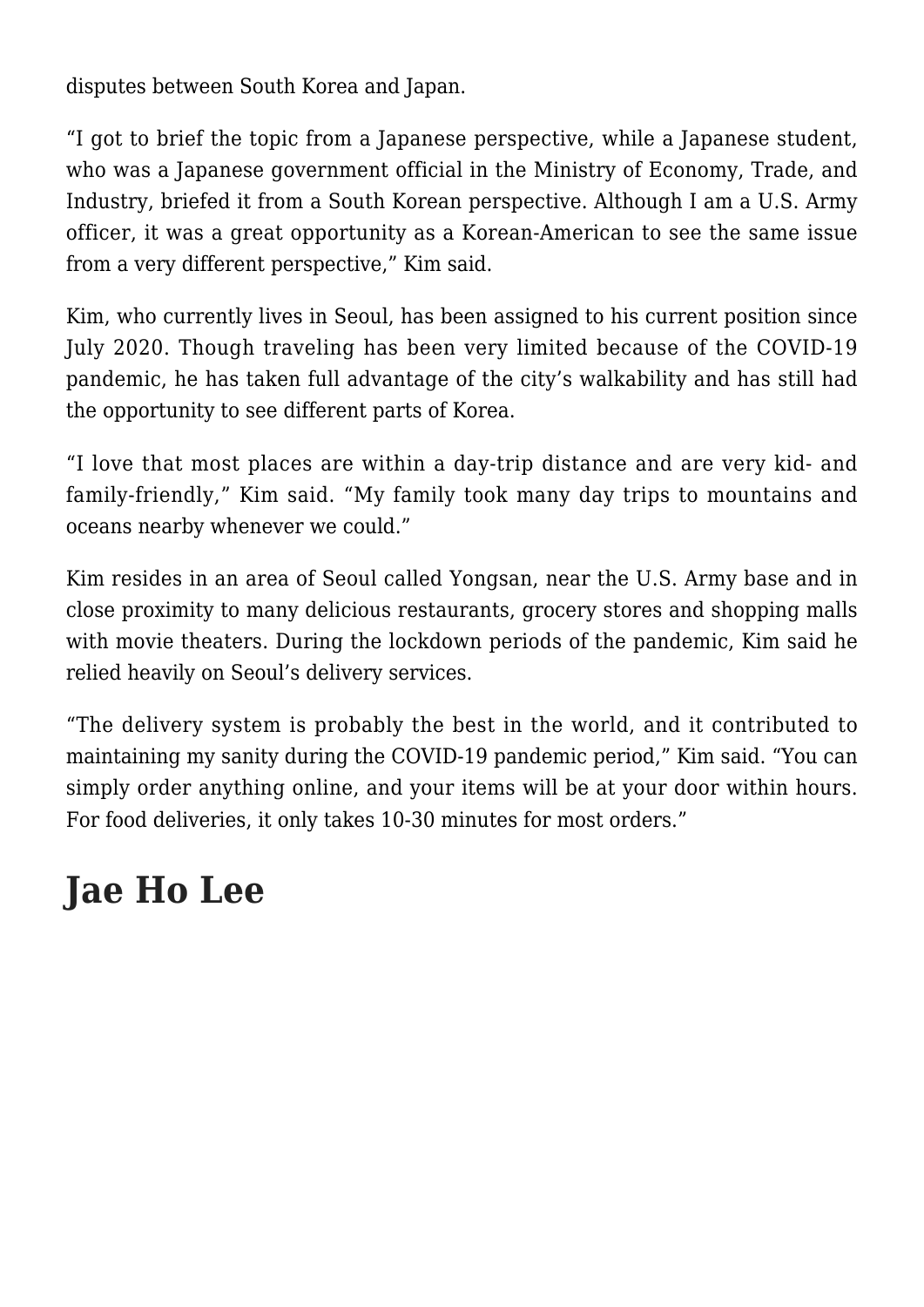

Jae Ho Lee '19. | Contributed photo

Jae Ho Lee is a 2019 graduate from the [Master of International Affairs \(MIA\)](https://gps.ucsd.edu/academics/mia.html) program, with a specialization in international development and international politics and a regional focus on Korea and Latin America.

"Before coming to GPS, I had an internship at UNHCR Korea, and I got more interested in solving humanitarian issues in developing countries," Lee said. "I believed pursuing the MIA degree, focusing on international development and politics, would allow me to learn deeply about current humanitarian issues in developing countries and how the actors are working to resolve the issues."

Though Lee has now moved on to seek other job opportunities, his first position after GPS was as a refugee status determination officer at the Seoul Immigration Office under the Ministry of Justice of Korea.

"The best part of the job was the opportunity to communicate with asylum seekers and sympathize with the pains that they went through," Lee said. "It was rewarding for me to make proper legal judgment to assist those who left their countries to escape human rights violations."

Lee said that the classes he took at GPS strengthened his knowledge on humanitarian issues, along with helping him to develop practical skills like Stata, effective research processes and memo writing.

"With assistance from the [Career Services](https://gps.ucsd.edu/career-services/index.html) team, I was able to have an internship opportunity at UNHCR HQ in Geneva during summer 2018, which was a critical